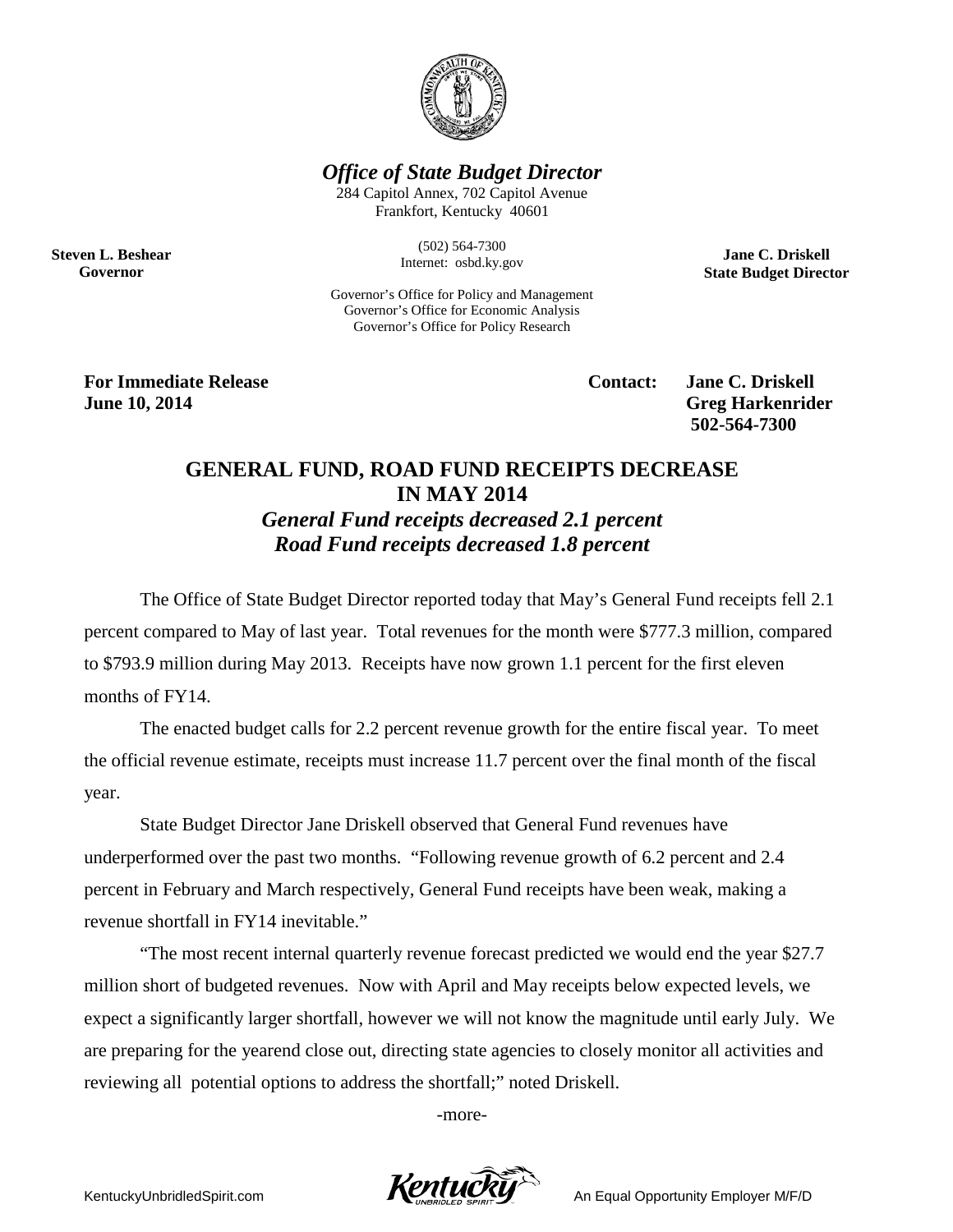The Constitution mandates that each fiscal year close with a balanced budget.

According to Driskell, several major revenue sources have underperformed, but the individual income tax, which is the largest single General Fund revenue source, is the primary reason revenues are coming in less than expected. It has been virtually flat through the first eleven months of FY14, compared to expected 2.4 percent growth. This tax grew 5.7 percent on average over the last three fiscal years. While disappointing, this appears to be a trend of poor income tax growth in several states this fiscal year according to recent national revenue publications. According to preliminary data for the third quarter of FY14, declines in income tax collections were reported by ten states for the first time since early 2010 and expected to continue to show weakness this quarter.

Among the other major revenue sources, coal severance tax collections continue to decline. The losses are due, in large part, to a decline in severed tons as a result of decreased demand. Coal receipts fell 8 percent in May and have fallen 14.6 percent through the first eleven months of the fiscal year.

In addition, property tax collections have declined 2.1 percent year-to-date and were projected to grow 1.9 percent for the year. Property collections in the last month of the year are only a small percentage of the total property tax receipts and will not be sufficient to bring this account to a positive growth rate by year end.

Among the other major accounts:

- Sales and use tax receipts increased 3.6 percent for the month and have grown 3.5 percent year-to-date.
- Corporation income tax receipts decreased \$5.6 million but have grown 28.6 percent for the year.
- Cigarette tax receipts declined 0.5 percent in May and have fallen 4.4 percent year-to-date.

Road Fund receipts fell 1.8 percent in May 2014 with collections of \$131.4 million. Year-todate collections have increased at 4.9 percent. The official Road Fund revenue estimate calls for an increase in revenues of 6.1 percent for the fiscal year. Based on year-to-date tax collections, revenues must grow 18.4 percent in June to meet the estimate, which implies a shortfall in Road Fund revenues is also inevitable. The most recent internal quarterly revenue forecast estimated an \$11.0 million dollar shortfall for the year. Among the accounts, May motor fuels taxes fell 3.6 percent. Motor vehicle usage revenue increased 8.2 percent, and license and privilege receipts fell 11.1 percent.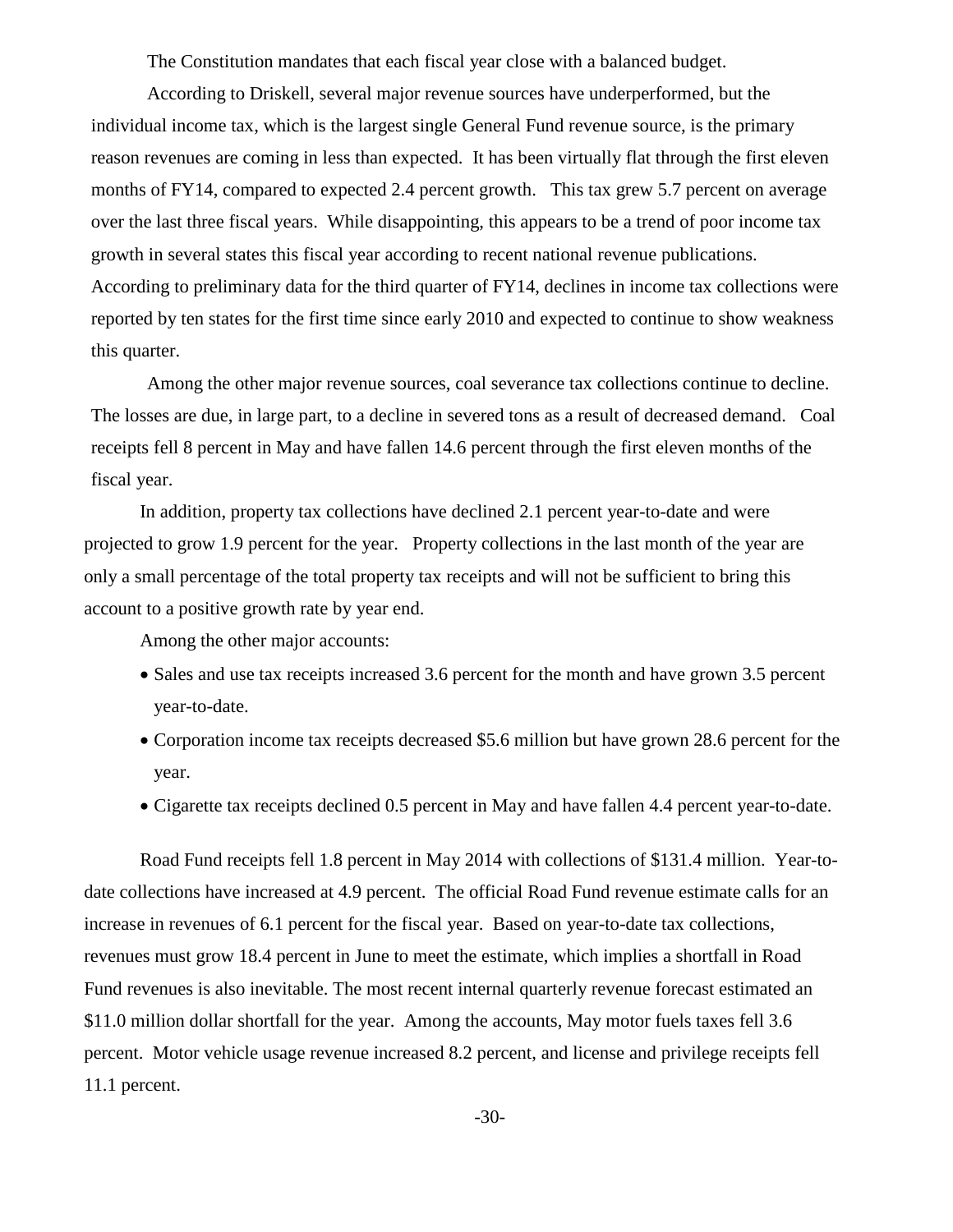## KENTUCKY STATE GOVERNMENT REVENUE 1. GENERAL FUND REVENUE

|                                      |               | <b>MAY</b>    |                          | <b>JULY THROUGH MAY</b> |                 |           |  |
|--------------------------------------|---------------|---------------|--------------------------|-------------------------|-----------------|-----------|--|
|                                      | 2014          | 2013          | % Change                 | FY 2014                 | FY 2013         | % Change  |  |
| <b>TOTAL GENERAL FUND</b>            | \$777,341,569 | \$793,883,456 | $-2.1%$                  | \$8,482,916,440         | \$8,390,648,267 | 1.1%      |  |
| <b>Tax Receipts</b>                  | \$751,248,164 | \$757,588,161 | $-0.8%$                  | \$8,188,513,721         | \$8,087,517,138 | 1.2%      |  |
| Sales and Gross Receipts             | \$345,489,301 | \$329,787,879 | 4.8%                     | \$3,397,719,974         | \$3,305,269,136 | 2.8%      |  |
| <b>Beer Consumption</b>              | 585,643       | 483,760       | 21.1%                    | 5,661,748               | 5,640,860       | 0.4%      |  |
| <b>Beer Wholesale</b>                | 5,756,520     | 4,671,241     | 23.2%                    | 52,309,767              | 48,495,431      | 7.9%      |  |
| Cigarette                            | 20,969,396    | 21,078,830    | $-0.5%$                  | 208,385,667             | 217,898,834     | $-4.4%$   |  |
| <b>Distilled Spirits Case Sales</b>  | 11,465        | 11,099        | 3.3%                     | 117,276                 | 112,167         | 4.6%      |  |
| <b>Distilled Spirits Consumption</b> | 1,082,697     | 1,056,771     | 2.5%                     | 10,957,677              | 10,931,764      | 0.2%      |  |
| <b>Distilled Spirits Wholesale</b>   | 3,142,983     | 3,012,529     | 4.3%                     | 31,074,389              | 29,182,900      | 6.5%      |  |
| Insurance Premium                    | 38,660,473    | 34,550,406    | 11.9%                    | 134,316,798             | 130,548,052     | 2.9%      |  |
| Pari-Mutuel                          | 413,043       | 1,231,999     | $-66.5%$                 | 2,151,612               | 4,419,789       | $-51.3%$  |  |
| Race Track Admission                 | 4,248         | 36,884        | $-88.5%$                 | 178,017                 | 179,560         | $-0.9%$   |  |
| Sales and Use                        | 265,960,868   | 256,822,124   | 3.6%                     | 2,858,089,425           | 2,761,154,444   | 3.5%      |  |
| <b>Wine Consumption</b>              | 260,437       | 244,887       | 6.3%                     | 2,665,350               | 2,617,455       | 1.8%      |  |
| Wine Wholesale                       | 1,464,746     | 1,340,746     | 9.2%                     | 14,252,360              | 13,702,343      | 4.0%      |  |
| <b>Telecommunications Tax</b>        | 5,404,933     | 3,348,313     | 61.4%                    | 58,482,876              | 60,626,912      | $-3.5%$   |  |
| <b>Other Tobacco Products</b>        | 1,771,716     | 1,897,197     | $-6.6%$                  | 19,079,126              | 19,740,223      | $-3.3%$   |  |
| Floor Stock Tax                      | 133           | 1,095         | $-87.9%$                 | (2, 113)                | 18,400          | $---$     |  |
| License and Privilege                | \$25,616,458  | \$35,184,376  | $-27.2%$                 | \$493,552,988           | \$560,903,698   | $-12.0%$  |  |
| Alc. Bev. License Suspension         | 21,750        | 50.167        | $-56.6%$                 | 293,215                 | 385,825         | $-24.0\%$ |  |
| Coal Severance                       | 17,297,523    | 18,798,805    | $-8.0%$                  | 182,098,268             | 213,117,430     | $-14.6%$  |  |
| <b>Corporation License</b>           | 20,915        | (78, 027)     | ---                      | 803,054                 | (293, 985)      | ---       |  |
| <b>Corporation Organization</b>      | 848           | 0             | $---$                    | 39,169                  | 94,120          | $-58.4%$  |  |
| <b>Occupational Licenses</b>         | 43,589        | 16,510        | 164.0%                   | 177,713                 | 85,973          | 106.7%    |  |
| Oil Production                       | 1,511,175     | 1,257,068     | 20.2%                    | 11,959,012              | 9,916,777       | 20.6%     |  |
| Race Track License                   | 5,425         | 40,000        | $-86.4%$                 | 253,800                 | 258,586         | $-1.9%$   |  |
| <b>Bank Franchise Tax</b>            | 10,654        | 191,523       | $-94.4%$                 | 102,702,455             | 99,079,313      | 3.7%      |  |
| <b>Driver License Fees</b>           | 52,956        | 53,897        | $-1.7%$                  | 580,778                 | 579,215         | 0.3%      |  |
| <b>Minerals Severance</b>            | (1,254,224)   | 1,227,308     | $-202.2%$                | 10,797,882              | 11,937,717      | $-9.5%$   |  |
| Natural Gas Severance                | 2,264,275     | 1,173,175     | 93.0%                    | 16,752,110              | 13,041,394      | 28.5%     |  |
| <b>Limited Liability Entity</b>      | 5,641,573     | 12,453,950    | $-54.7%$                 | 167,095,532             | 212,701,333     | $-21.4%$  |  |
| Income                               | \$348,593,561 | \$361,915,013 | $-3.7%$                  | \$3,684,747,653         | \$3,595,710,886 | 2.5%      |  |
| Corporation                          | (5,324,097)   | 339,956       | $\qquad \qquad \cdots$   | 322,193,015             | 250,585,852     | 28.6%     |  |
| Individual                           | 353,917,658   | 361,575,058   | $-2.1%$                  | 3,362,554,638           | 3,345,125,034   | 0.5%      |  |
| Property                             | \$24,240,968  | \$22,715,630  | 6.7%                     | \$543,225,730           | \$554,911,858   | $-2.1%$   |  |
| Building & Loan Association          | 627,935       | 1,321,437     | -52.5%                   | 633,688                 | 1,330,855       | -52.4%    |  |
| General - Real                       | 2,903,513     | 3,429,769     | $-15.3%$                 | 258,079,598             | 257,876,232     | 0.1%      |  |
| General - Tangible                   | 13,038,378    | 13,975,988    | $-6.7%$                  | 213,464,455             | 209,999,209     | 1.7%      |  |
| Omitted & Delinquent                 | 4,181,583     | 3,792,157     | 10.3%                    | 15,439,269              | 32,346,165      | $-52.3%$  |  |
| <b>Public Service</b>                | 3,488,742     | 196,279       | $\hspace{0.05cm} \ldots$ | 49,801,298              | 51,993,935      | $-4.2%$   |  |
| Other                                | 816           | 0             | ---                      | 5,807,422               | 1,365,461       | 325.3%    |  |
| Inheritance                          | \$4,839,152   | \$5,214,575   | $-7.2%$                  | \$42,147,695            | \$37,124,609    | 13.5%     |  |
| Miscellaneous                        | \$2,468,724   | \$2,770,687   | $-10.9%$                 | \$27,119,680            | \$33,596,950    | $-19.3%$  |  |
| <b>Legal Process</b>                 | 1,487,591     | 1,619,031     | $-8.1%$                  | 15,378,261              | 18,092,522      | $-15.0%$  |  |
| T. V. A. In Lieu Payments            | 978,784       | 1,140,847     | $-14.2%$                 | 11,688,633              | 15,459,620      | $-24.4%$  |  |
| Other                                | 2,349         | 10,809        | ---                      | 52,786                  | 44,809          | 17.8%     |  |
| <b>Nontax Receipts</b>               | \$25,841,338  | \$36,168,660  | $-28.6%$                 | \$292,558,291           | \$300,513,607   | $-2.6%$   |  |
| <b>Departmental Fees</b>             | 2,586,618     | 2,528,332     | 2.3%                     | 22,011,556              | 23,767,996      | $-7.4%$   |  |
| <b>PSC Assessment Fee</b>            | 741           | 50            | 1382.8%                  | 14,843,571              | 13,091,994      | 13.4%     |  |
| Fines & Forfeitures                  | 1,996,682     | 2,276,103     | $-12.3%$                 | 23,051,984              | 26,316,547      | $-12.4%$  |  |
| Income on Investments                | (39, 525)     | (353,089)     | ---                      | (947, 200)              | 630,538         |           |  |
| Lottery                              | 22,000,000    | 20,000,000    | 10.0%                    | 197,639,743             | 194,266,568     | 1.7%      |  |
| Sale of NOx Credits                  | 0             | 9,688         | $-100.0%$                | 87,304                  | 41,292          | 111.4%    |  |
| Miscellaneous                        | (703, 179)    | 11,707,577    | ---                      | 35,871,334              | 42,398,673      | $-15.4%$  |  |
| <b>Redeposit of State Funds</b>      | \$252,068     | \$126,635     | 99.1%                    | \$1,844,428             | \$2,617,523     | $-29.5%$  |  |